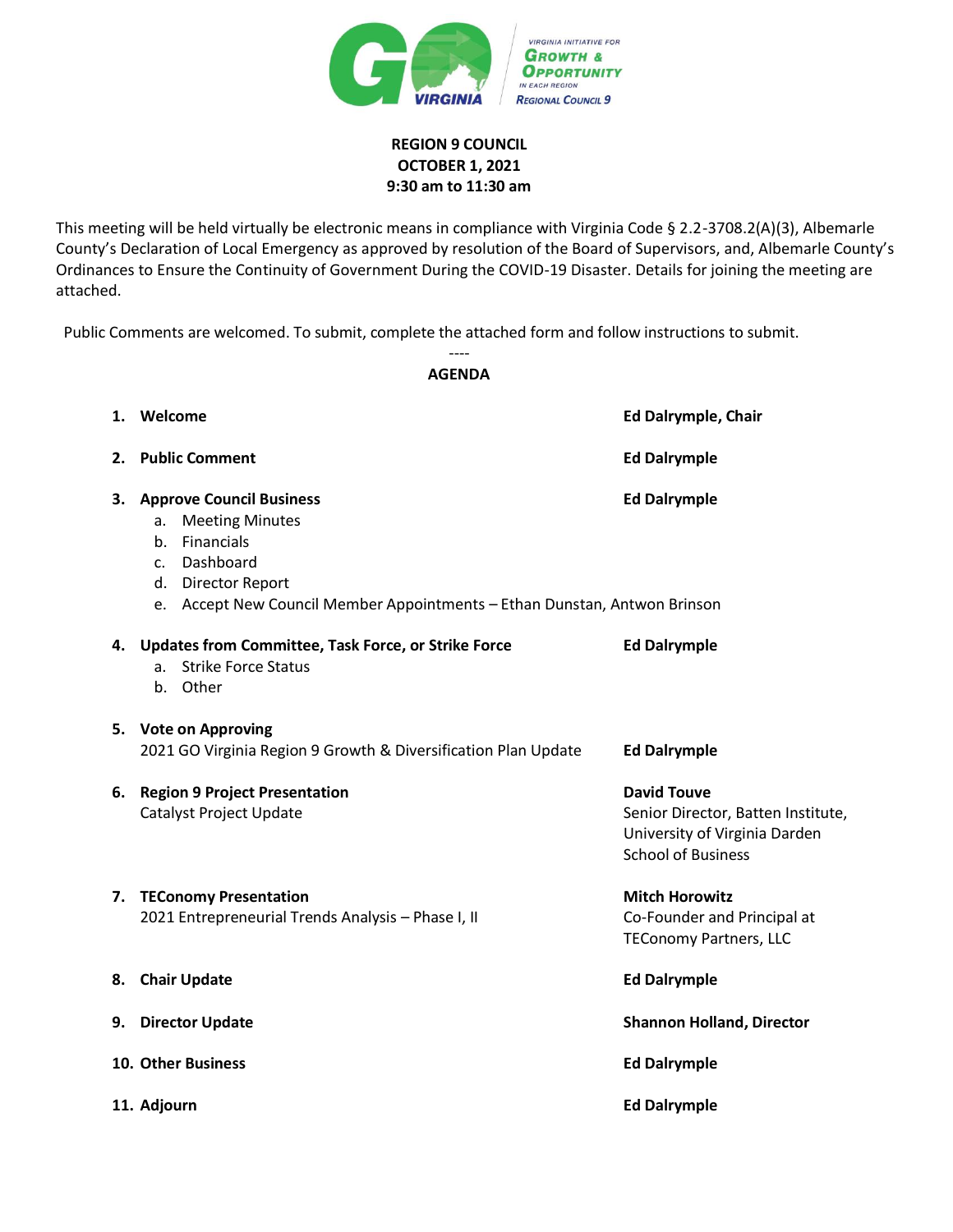**Topic: GO Virginia Region 9 Council Meeting - Virtual Meeting Time: Oct 1, 2021 09:30 AM Eastern Time (US and Canada)**

**Join Zoom Meeting https://us06web.zoom.us/j/89482398242**

**Meeting ID: 894 8239 8242 One tap mobile +13126266799,,89482398242# US (Chicago) +19292056099,,89482398242# US (New York)**

**Dial by your location +1 312 626 6799 US (Chicago) +1 929 205 6099 US (New York) +1 301 715 8592 US (Washington DC) +1 346 248 7799 US (Houston) +1 669 900 6833 US (San Jose) +1 253 215 8782 US (Tacoma) Meeting ID: 894 8239 8242 Find your local number: https://us06web.zoom.us/u/kcA6vv3Qih**